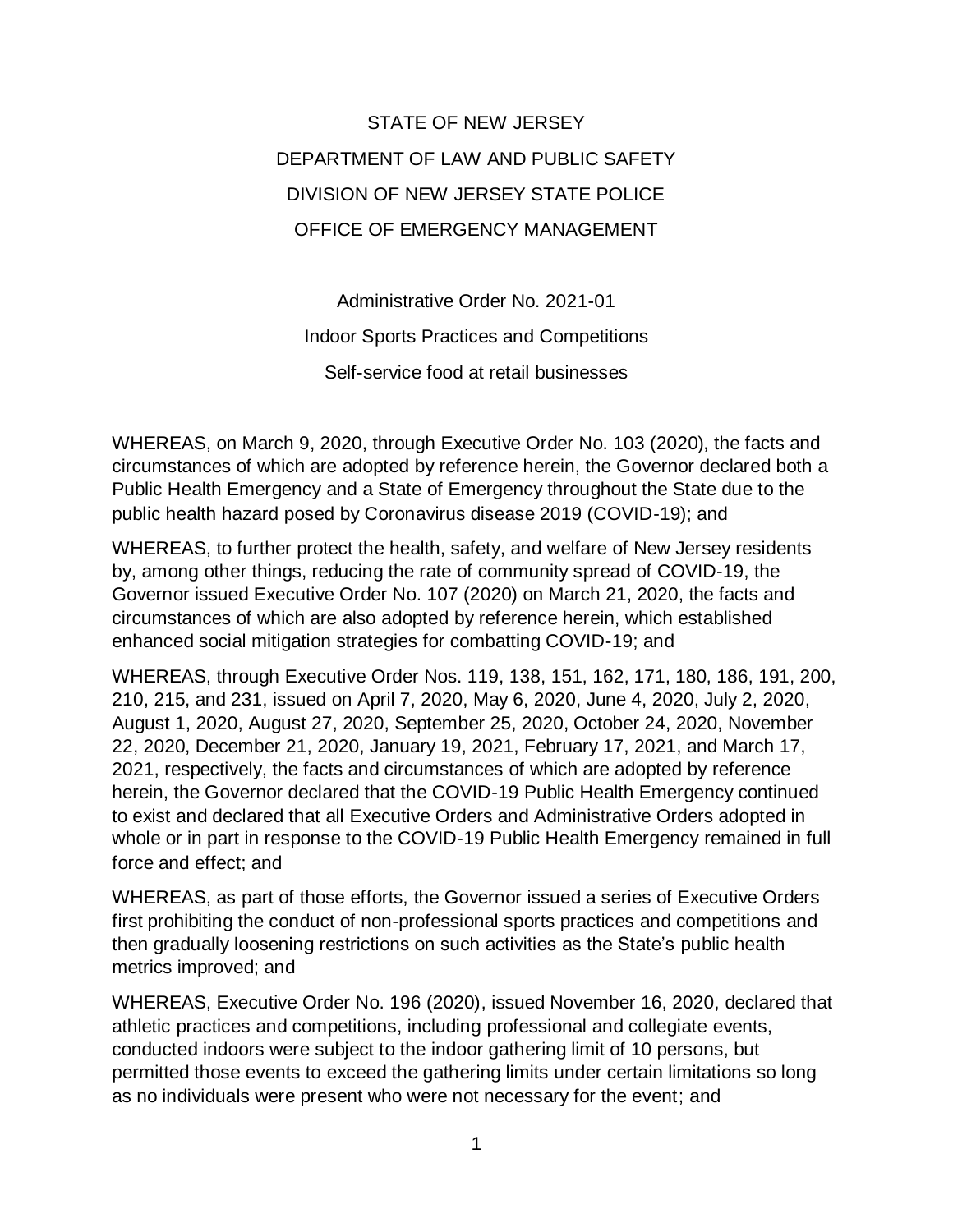WHEREAS, Executive Order No. 204 (2020) temporarily paused indoor practices and competitions for organized, group, and competitive sports as of December 5, 2020 and permitted them to resume on January 2, 2021; and

WHEREAS, Executive Order No. 230 (2021) most recently restated that indoor collegiate athletic practices and competitions can permit more than 25 necessary persons, including athletes and parent or guardian spectators, but are limited to 35 percent capacity of the room in which the event is held; and

WHEREAS, the same Order currently limits attendance at non-professional and noncollegiate indoor athletic events to 35 percent of the capacity of the room up to 150 persons; and

WHEREAS, public or private high schools exercise close oversight over sporting activities engaged in by their students and are required to follow health and safety protocols by organizations such as the New Jersey State Interscholastic Athletic Association that comply with, and at times exceed, the baseline standards issued by the New Jersey Department of Health (DOH) for sporting activities; and

WHEREAS, as a result, these events can generally be subject to the same protocols as collegiate activities; and

WHEREAS, Administrative Order No. 2020-22, issued October 31, 2020, clarified that self-service food, such as buffets and salad bars, were not permitted in retail businesses; and

WHEREAS, the Centers for Disease Control and Prevention has stated that contact with contaminated surfaces and handling and consuming food are not the primary methods by which COVID-19 is spread, so that self-service food and drink can be permitted at retail businesses with certain restrictions in place; and

WHEREAS, the Governor has granted the State Director of Emergency Management, who is the Superintendent of the State Police, the discretion to make additions, amendments, clarifications, exceptions, and exclusions related to the provisions within Executive Order Nos. 194, 196, 204, and 230 (2020);

NOW, THEREFORE, I, Patrick J. Callahan, State Director of Emergency Management, hereby ORDER as follows:

1. It is hereby clarified that non-professional, non-collegiate athletic practices and competitions that are conducted indoors are subject to the current indoor gathering limit of 25 persons. Athletes, coaches, referees, trainers, and other individuals who are necessary for the practice or competition are not included in the number of individuals present at a gathering for purposes of the limits on gatherings. Operators of such sports activities may permit up to two parents or guardians per athlete under the age of 21 participating in the